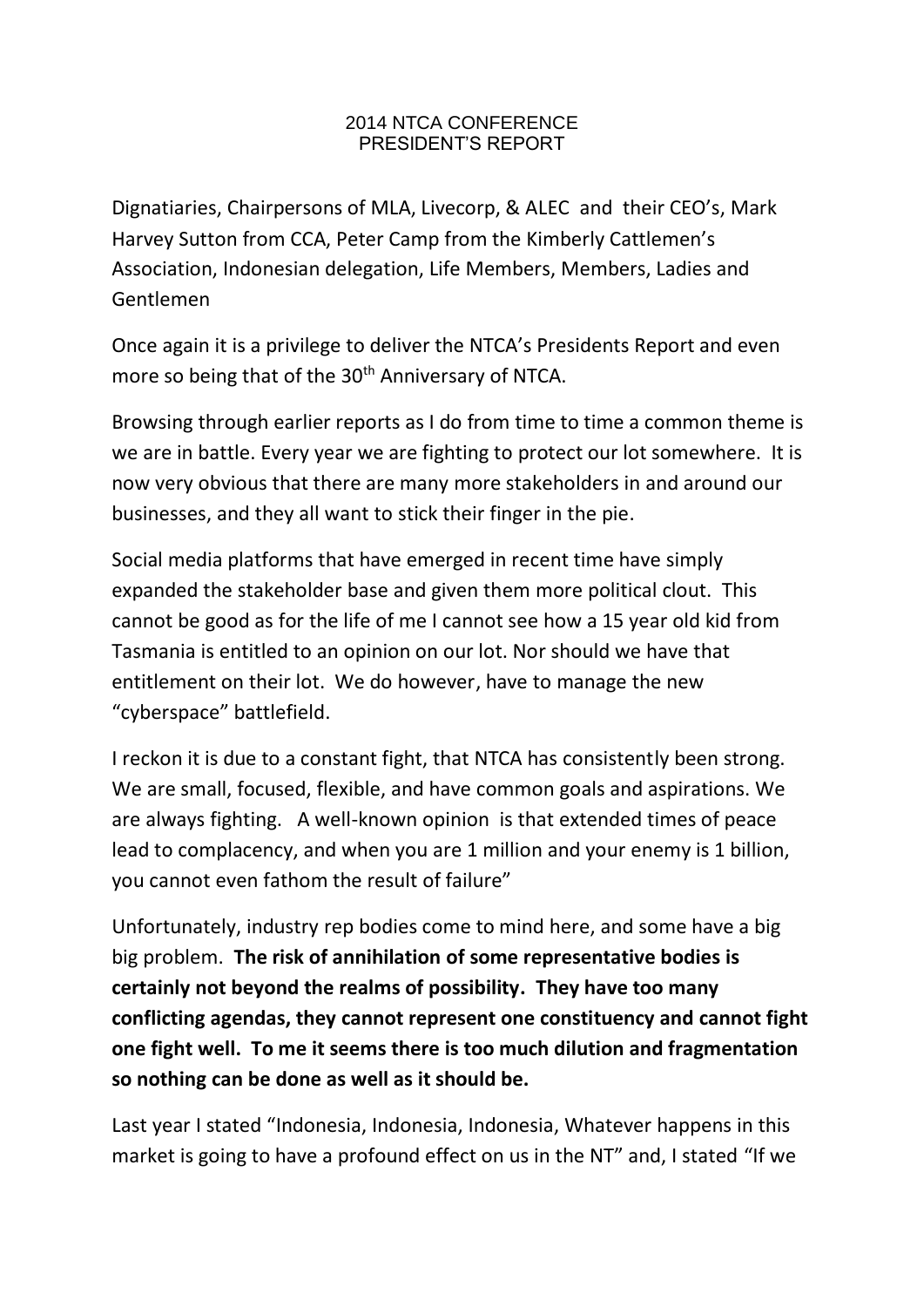are smart and with some luck I feel we could see some improvements into this market from the current 230,000 head for 2013. I say this with some trepidation as there is much wiser opinion contrary to this."

Well haven't we seen a turnaround! Indicators looking like close to 700,000 head for 2014 quite possible and the current rate of around \$2.30 per kg extending beyond the normal wet season highs. A great outcome and I believe the results of many people participating individually and collaboratively to see this market re-established. An enormous effort has been put in by both Indonesians and Australians needs to be applauded, and on behalf of NTCA members, thank you.

### **In 2009, when over 700,000 head were sent to Indonesia problems emerged**.

We must address these and others going forward.

There are 6-7 million farmers dependent on living from their own small cattle business. They need the price manipulation mechanisms imposed by the Indonesian Government to work, or I am sure we will feel the ramifications one way or another as we did in 2010.

I will once again say "with some trepidation as there is much wiser opinion contrary to this" that the sustainable Indonesian market level for Australian live exports is more around the 5-600,000 head mark. I can see no reason right now that the Indonesian farmers will not be subject to the same supply based downward market pressure on their livestock that was the case in 2009. The only way it could be mitigated is if the livestock price ex Australia is higher, thus sustaining their local price. **Market manipulation usually does not deliver the anticipated results.** Indonesia does not wish to see its cattlemen subjected to the pressures of 2009 again. Indonesia has such as synergy with northern Australian production systems that we need to assist their cattlemen where we can. Indo is a massive market. **We need to leverage their cattle industry for the benefit of our own.** The big picture needs to be considered.

At home and on the broader market and live export front we have many issues in front of us.

*NT Issues*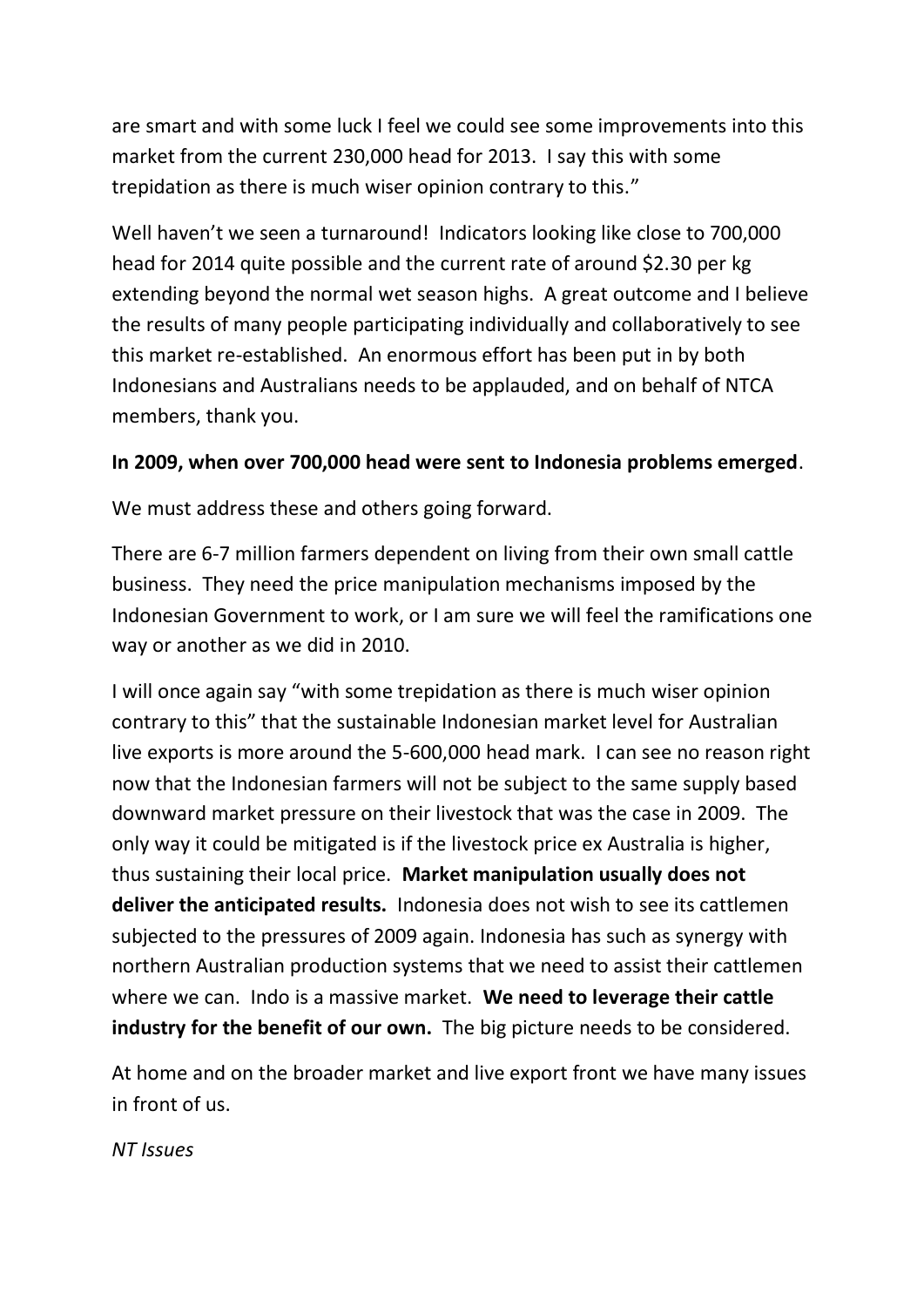We continue to battle for good workable government policy around pretty well the same issues of 30 & 20 & 10 years ago. I am not saying the NT is any worse than other states, but seriously, here we are with basically **no drought policy at all after almost 150 years** of occupation. This is nothing other than astounding.

**The conditions of our roads are declining**. At a meeting in Katherine the other day I asked the Government representative what was needed to start the trend to improvement. He surprisingly said it was not money or resources, but timing. The money is allocated after the July budget. Is not available until November. Work commences but is invariably washed out by December. Work cannot begin until April Time is spent redoing work that was damaged just before. So it is May before the program continues. And it ends in June. Unfortunately, I don't believe this is an isolated situation.

On rates and rents. We have been informed that all land titles will be charged rates in the near future. Although it has been stated that it will only be around \$200 (at the moment) this does not mean we should accept it. If it so minimal why charge it at all?.

Land title issues continue. It seems we are heading towards developing a practical methodology of valuation and rating. The committee of Grant Heaslip, Rohan Sullivan, John Armstrong, & Tom Stockwell, with the assistance of Tracey Hayes seems to be getting some logic into the methodology. In anticipation of a practical solution thankyou to these guys. Native Title respondent funding is half back on track I believe, however in a diluted format. Such a good program that went on for years benefiting all parties and somebody in Canberra had to meddle in it. For \$2.5 million per year! Smacked of a very malicious agenda in the previous regime to me. One that we were lucky to get back on track.

NTCA, without another major crisis to deal with, certainly intends to get back to grassroots in regards to the NT issues.

I will here congratulate NTG on how they have managed to improve the approach to all things good for NT industry. The encouragement of northern Australian development has been well received by many. Of particular interest to pastoral leaseholders is the **greatly improved approval process to develop**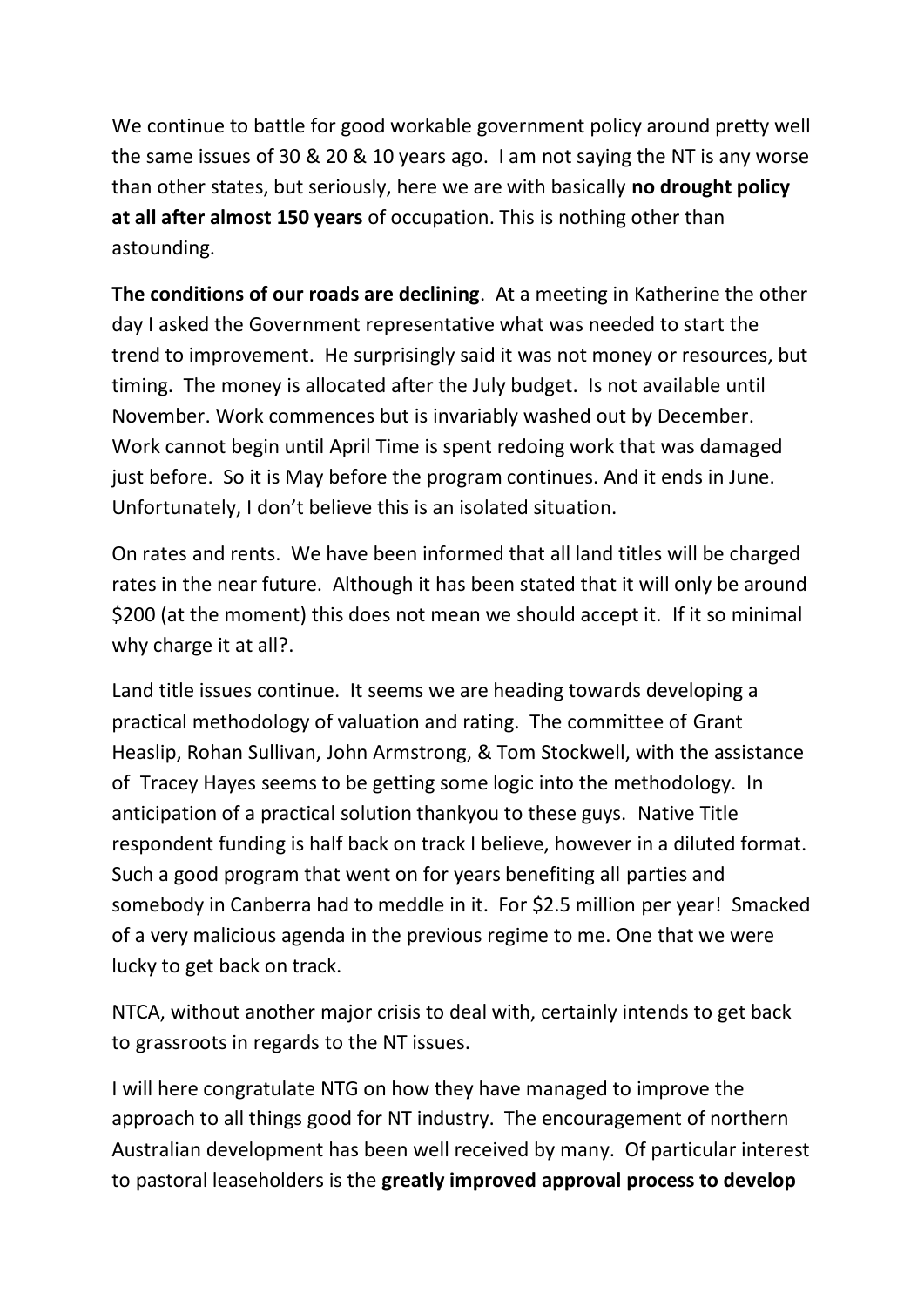**country and the allocation of 30 year diversification permits attached to land titles.** However the charges that are being bandiesd around are a concern. Developments maybe viable for some and not others depending on size and activity. We need to keep a close eye on this space. Generally there has been a massive improvement in the dialogue and consequential results between pastoralists and your departments, compared to what it once was.

## *Infrastructure*

The **export yards are now clearly not of a good enough standard to handle large numbers in the wet season**. 90,000 head out of Darwin in a wet January is certainly has its challenges.

We got away with it this year with some very good management on a variety of fronts. Animal welfarists were here looking for trouble and we managed to come through unscathed. How we handle this situation going forward will take some thinking through. It is a macro-industry & government problem that must be addressed. Capital is needed and the return on this just to spell cattle on the way to ships may not be outstanding however, the cost of not upgrading infrastructure is usually far reaching and highly regrettable.

This situation alone is the "tip of the iceberg." Our roads, our ports, our energy supplies, are all far too expensive. I congratulate both NT and Federal governments on efforts to date to kick start a process to achieving "globally competitive value chains." A major undertaking to say the least when 90% of the competition for public spending comes from a population to the south of line that runs from just north of Brisbane to just north of Perth. What I am seeing up here however, is a good effort to break down restrictive "red tape" barriers to production.

I would like to see much better Government support for individuals and companies building serious public/industry infrastructure. AACo are making a massive investment in building the abattoir currently under construction. At the end of the day potentially in excess of \$100million. It will employ people who will pay taxes. AACo will pay payroll tax. There will be tax on energy etc etc. The skeptics should think the bigger picture before running to the media. If market forces are allowed to prevail and the abattoir is competitive it will prove to be pivotal for northern Australia over the near and medium terms.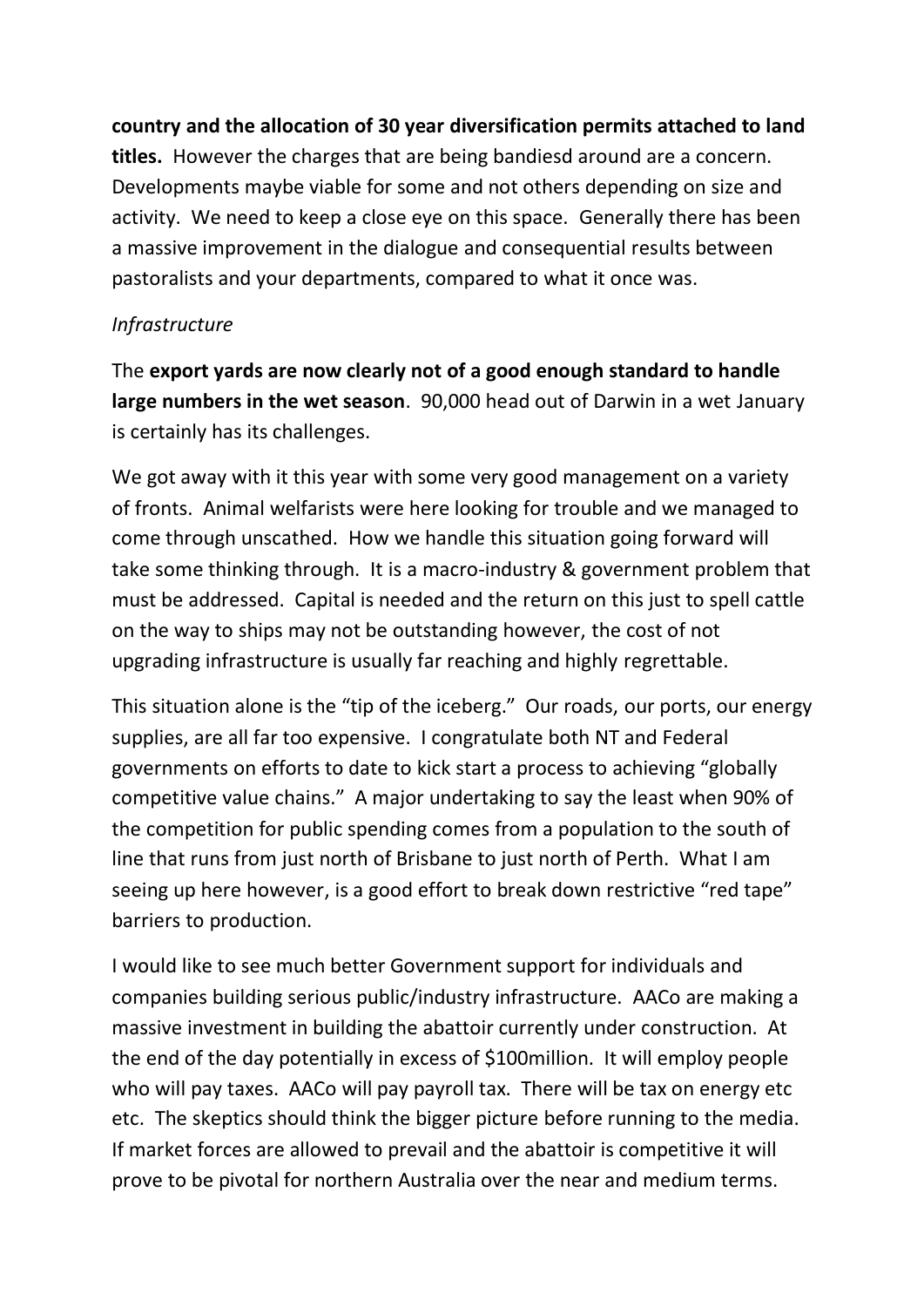# *Government Regulations & Red / Green Tape*

The reason I bring (Government support) up is there must be a foreign delegation through Darwin every three days at the moment. Either government/soveriegn wealth or private equity. I have had many discussions with these people and to a man the regulations and cost of labour is a big problem. We talk about sovereign risk in Asia in the context that we could have assets confiscated. They talk about **sovereign risk here in the context that they will have below par yields on investment, or lose money.** 

Diversification Permits on Pastoral Leases comes to mind. A great initiative to encourage or allow diversification BUT…..if you need a **gross margin of \$4000 per ha** to make money, real options are limited. Opiate poppies or Chia might work. As may Sandlewood plantations, or Dragon Fruit or the like. But forget about grain or fodder crops unless you can do some in market initiative that delivers unheard of prices. I believe this **can be done with scale, consistency, integration, and consistent collaboration and capability. And this includes improved infrastructure.**

In Katherine a couple of weeks ago the Chief Minister said something like "red tape is hard to find. It is intrinsically linked to other red tape. It is very difficult to undo." Yes it is difficult. But it has to happen. The first step can at least be a freeze on any new regulation of any variety. Unless it returns \$ to the farm gate of course. We as producers need to be a bit careful here as many of us are requesting more regulation around gas exploration on Pastoral Leases whilst demanding less on the other hand.

As I said, we need to ban any new regulation that costs us money. And this includes rents, leases, or anything that we don't pay now. There needs to be policy that states this and only allows it if in the case of a miracle the new regulation actually enhances our productivity and bottom line. We only have to look at other countries to see this is imperative to global competitiveness.

I could expand on that and say get rid of half the regulators. Then they may administer the current regulations better and not be seen to be doing something by writing more regulations to justify their existence.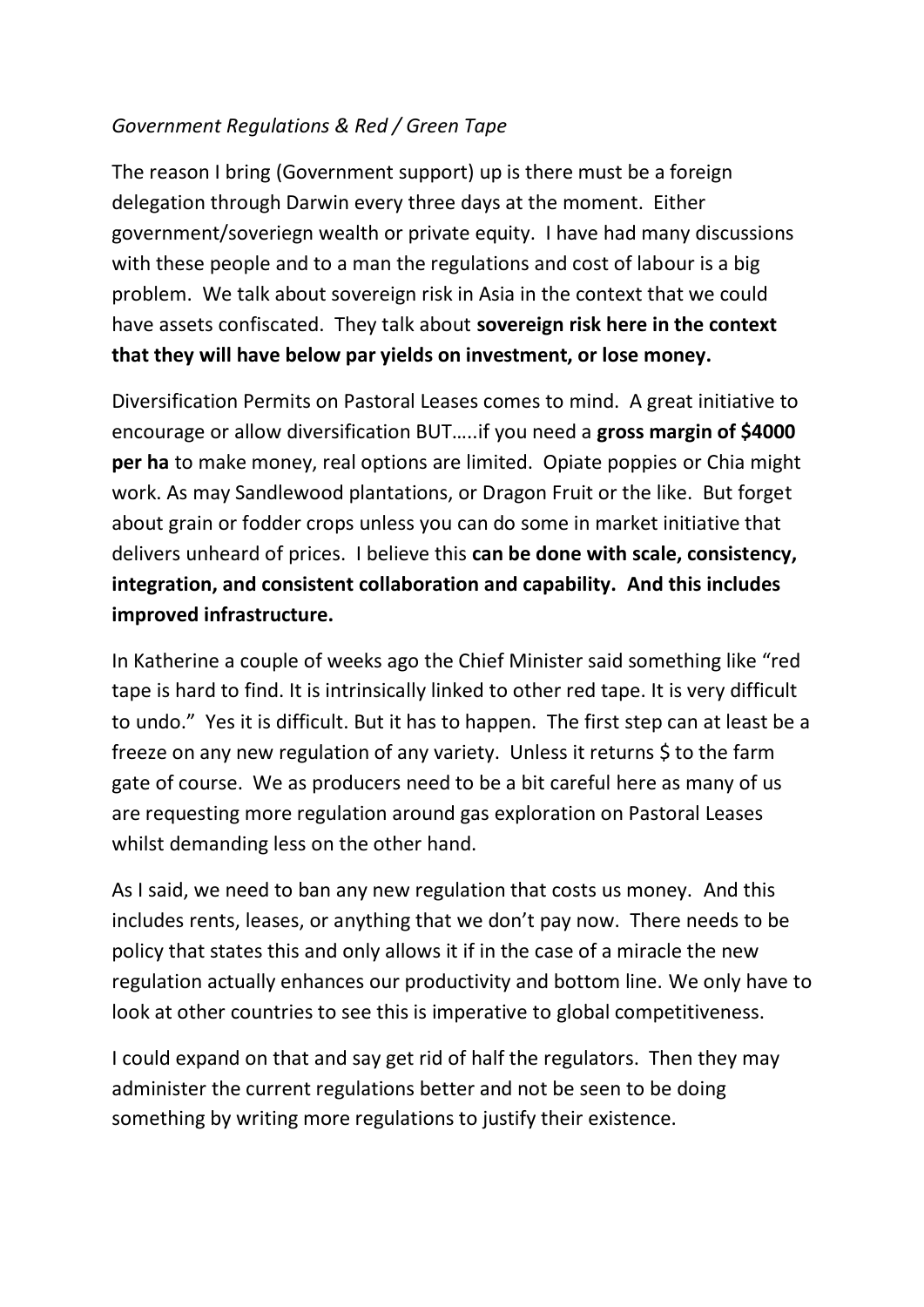Our OH&S laws are "dumbing down" our workforces. Common sense and productivity is diminishing. Why aren't people & organisations rewarded for great workplace results? Rather than be averaged out as an industry, and then hit with a stick for breaches.

Our environmental laws are achieving nothing other than further encouraging proliferation of wallabies/ kangaroos/ dingos, weeds, ferals, and other pests. All insidious cancers eating away at productivity day by day.

At least now we are speaking to Governments who are hearing us and talking about improving farm gate income. This is the start of turning a massive ship around. I believe it is getting there. We need to keep up the pressure and Government need to keep up the momentum.

## *Market Access and Marketing*

Government is to be congratulated in recent Free Trade Agreement negotiations. It is however perplexing how New Zealand has beaten us so comprehensively in the FTA space. Maybe we need to take a bit of notice of what they are doing. Their differentiation. Their delivery. Their production. Systems I would say, all most likely better than our own. Why?

I will however add that I am concerned how the management of the Indo Beef Partnership fund of \$60 set up by the Rudd Govt and the ACIAR fund of \$20m are headed. We have an opportunity here to use something like \$80m and it seems we can't get a decent round table together to do something constructive. Many good relation building programs, for example NTCA's student exchange program, and the Way Laga programs are potentially under threat. Ministers for Agriculture & Trade, I urge you to sort this out asap. So much good work has been done and could be for nothing, and so much good work could be done very quickly if a small group of the right people were put onto the job.

Although it is fantastic to see the recent recovery of Indonesia and further development of Vietnam & for those of us in the south, China, we need to ensure we do not have set backs and that we maintain the momentum going forward. Nobody in the supply chain can be complacent. We learnt what can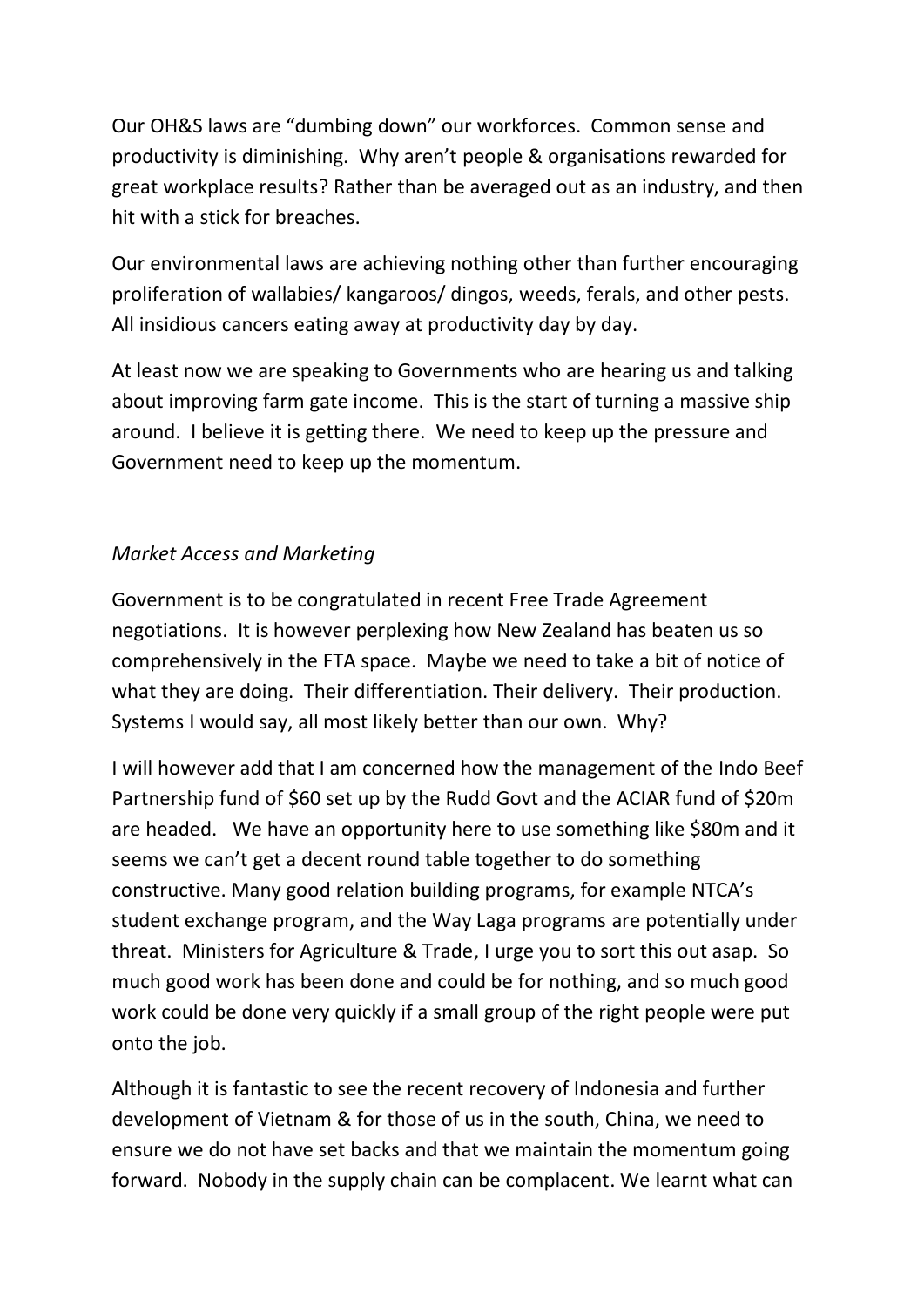happen with a Government imposed shut down of a market in 2011. Even though totally out of **producers control we were hit hardest. Therefore we must participate in and, where necessary influence the supply chain discussion.**

We are now into a Senate Review of the dynamics around the grassfed levy that goes to MLA for R&D and Marketing. It is no surprise where we are at with this and the fact that the argument has been on for so many years means there is no easy solution. The fact that now many **grassfed producers terms of trade are now completely diminished means something has to be done now.**

Whatever the new industry structure looks we must, I believe, address the situation at the point in the value chain where producers, and beef and cattle exporters are diametrically opposed. This is **at the point of livestock pricing. Every dollar is fought for.** 

There are two issues;

Cattle and beef exporters survive on margins. Cost of livestock is by far the largest cost therefore must be minimised. And they strategize around this;

For cattle and beef exporters a lower livestock price provides a greater global opportunity because the cost to the consumption base, is lower;

Therefore, I would argue given that \$3.66 of our transaction levy is spent on marketing the program needs to consider the costs and margins of the whole supply chain, including our productivity and cost of production. The question I ponder for hours over in the middle of the night is; **Why should grass fed levies be spent on markets that cannot afford our beef or cattle in the first place**? I would suggest identify those countries, regions, segments of markets that have economies that can afford it and spend the money there. **Let the exporters pay the cost of diversifying into B grade markets I would say.**

## *Industry Structures*

In asking why we are at this point I think the fault lies in how industry representation and funding is structured. The antagonistically opposing perceptions and agendas of members within organisations is now too extreme & diverse.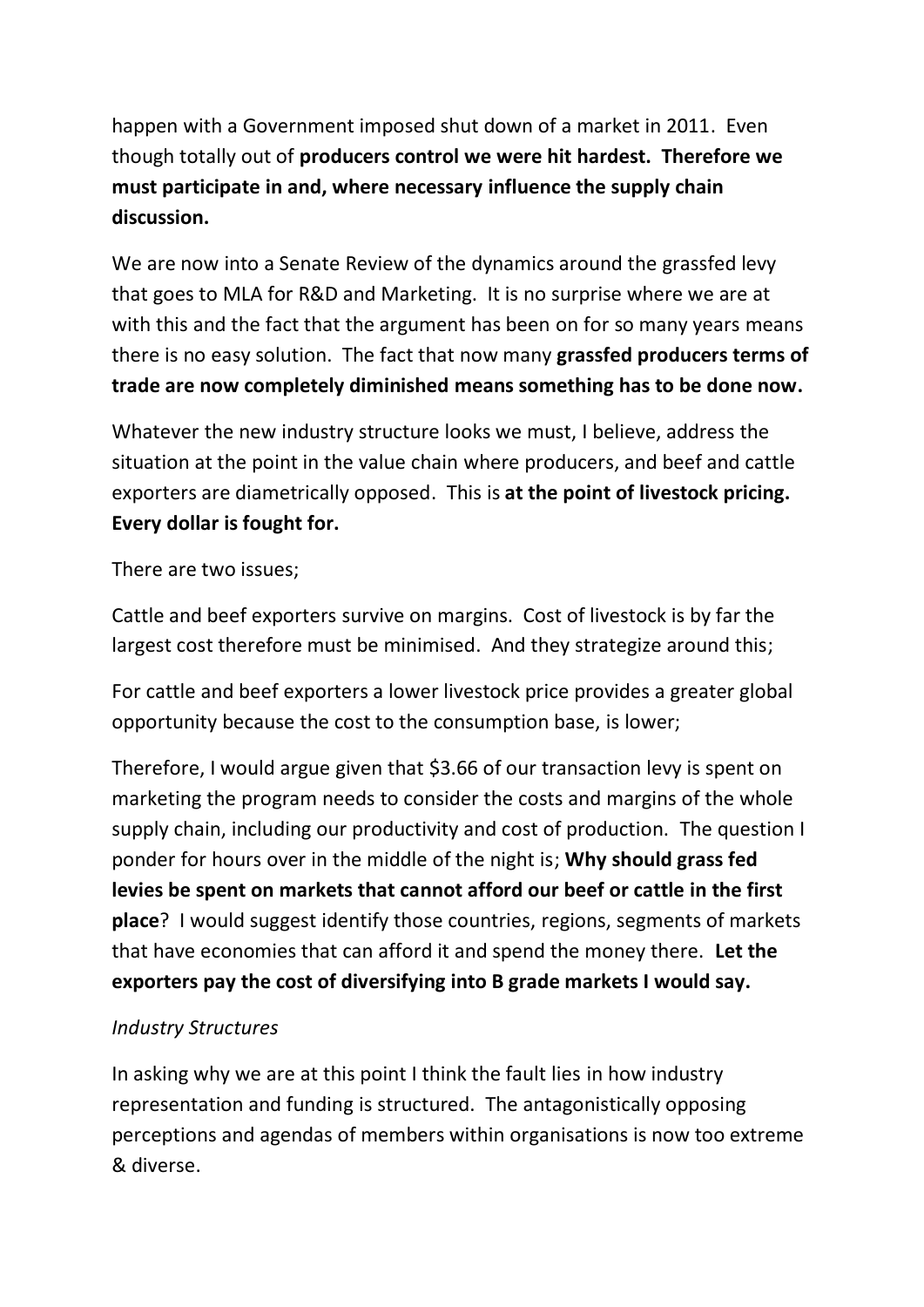When MLA was formed 20 odd years ago we were basically doing something like 400,000 tonnes of chilled grass and grainfed fullsets to Japan, 400,000 tonnes of frozen trimmings to the US, 400,000 tonnes of young and cull cow meat to the domestic trade, 200,000 tonnes of forequarter meat to South Korea, and offals & hides to Asia and that was 90% of the trade. Well today the trade looks nothing like that. It is larger and more complex and diverse, as you all know. And producers are still getting the same price in real terms.

Industry is clearly stating it is not satisfied with the performance of peak bodies, it is not satisfied with the selection committee process of the MLA board, and that it wants non SFO & individual representation on CCA. Frankly, I don't think anybody can say industry is wrong. And I don't think these are difficult things to achieve.

The complexity of the existing structures and arrangements, the complexity of tax law around compulsory levy collection, and the complexity in ensuring an adequate funding stream to a redesigned and fully independent CCA that clearly directs MLA where our \$3.66 & 92 cents are to be spent, are all difficult & complex aspects to deal with. But it has to be done.

The fact that at 3 weeks ago only 98 individual members have signed up is a big concern to me. The number of non SFO signatures is really disturbing.

It was recently commented in CCA that this could mean that industry is mostly satisfied or complacent. Very dangerous ground I reckon because this is not true. Clearly, in my mind, there has been insufficient lobbying of industry by CCA to join up.

The Senate enquiry currently underway, its findings, and recommendations will be interesting. I have read a few of the submissions and the quality of most of them is disappointing to say the least. There are a heap of individuals bagging all and sundry without any suggestion of a better system, there are those with just a couple of thousand meaningless words. And there are those that are not considering funding streams without SFO's. The reason being that a new model is very difficult to imagine. Maybe what we have is not too far wrong. It is just the approach we are taking. We may simply be carrying too much ancient baggage.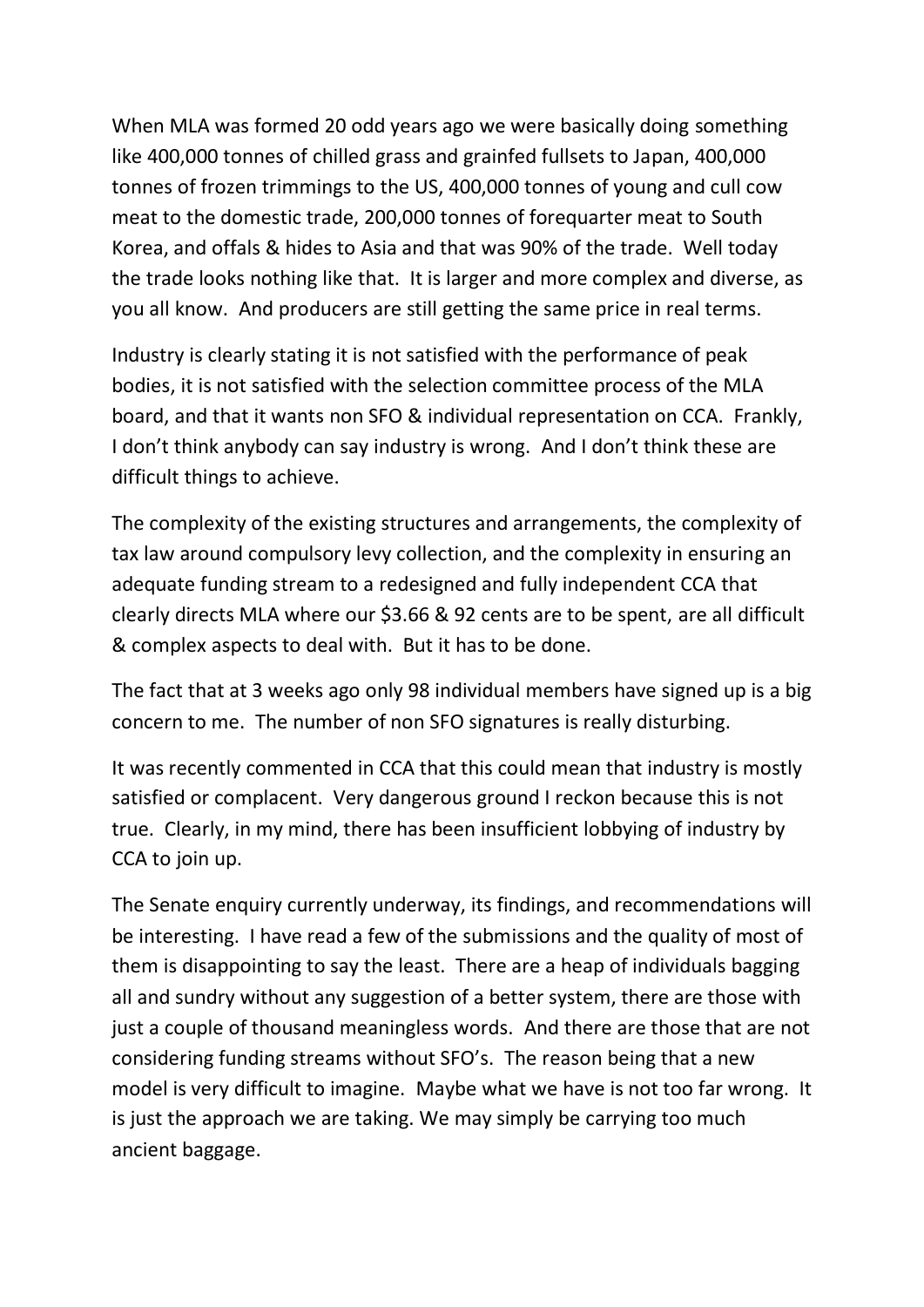I think we have to fix what we have got. Firstly we have to address the three points I just raised in regard to what industry wants. Then we have to look at that area where producers and processors / exporters conflict around maximising and minimising livestock price. Then illuminate those components that allow actual, or even perceived, conflict of interest in MLA.

Grassfed producers must have 100% control over their part of the levy. CCA must have 100% control over the part of MLA that is providing that service, & MLA cannot allow that service to be compromised by other influencers in any way, shape, or form. It is a leadership, management and attitude issue.

Transparency then comes to mind.

There should and can be no reason why MLA cannot prove that any part of the grassfed levy was not spent as instructed.

There has been quite a bit in the press lately in regards to a more transparent declaration of prices achieved by processors and exporters. There is naturally resistance to providing information that competitors could benefit from in these camps in this regard, but if we are to move forward in this industry we can and need to disclose certain things better than we do and not necessarily others.

Beef & cattle exporters have a good understanding of the producer model, however producers mostly don't understand processing and exporting. I have worked in the processing game and when I hear producers calling for processors to share profits more equitably I shudder. The losses these guys make in good seasons are bloody terrifying sometimes and I know producers would not be sharing their profits, no matter how high they were. Better understanding would certainly save a hell of a lot of time and energy wasted on debating and rectifying this issue.

Commenting on the next 30 years.

The next three are so so important in order to be in a good position in 30years. This I see is the next NTCA battleground. If we "trajectorize" in our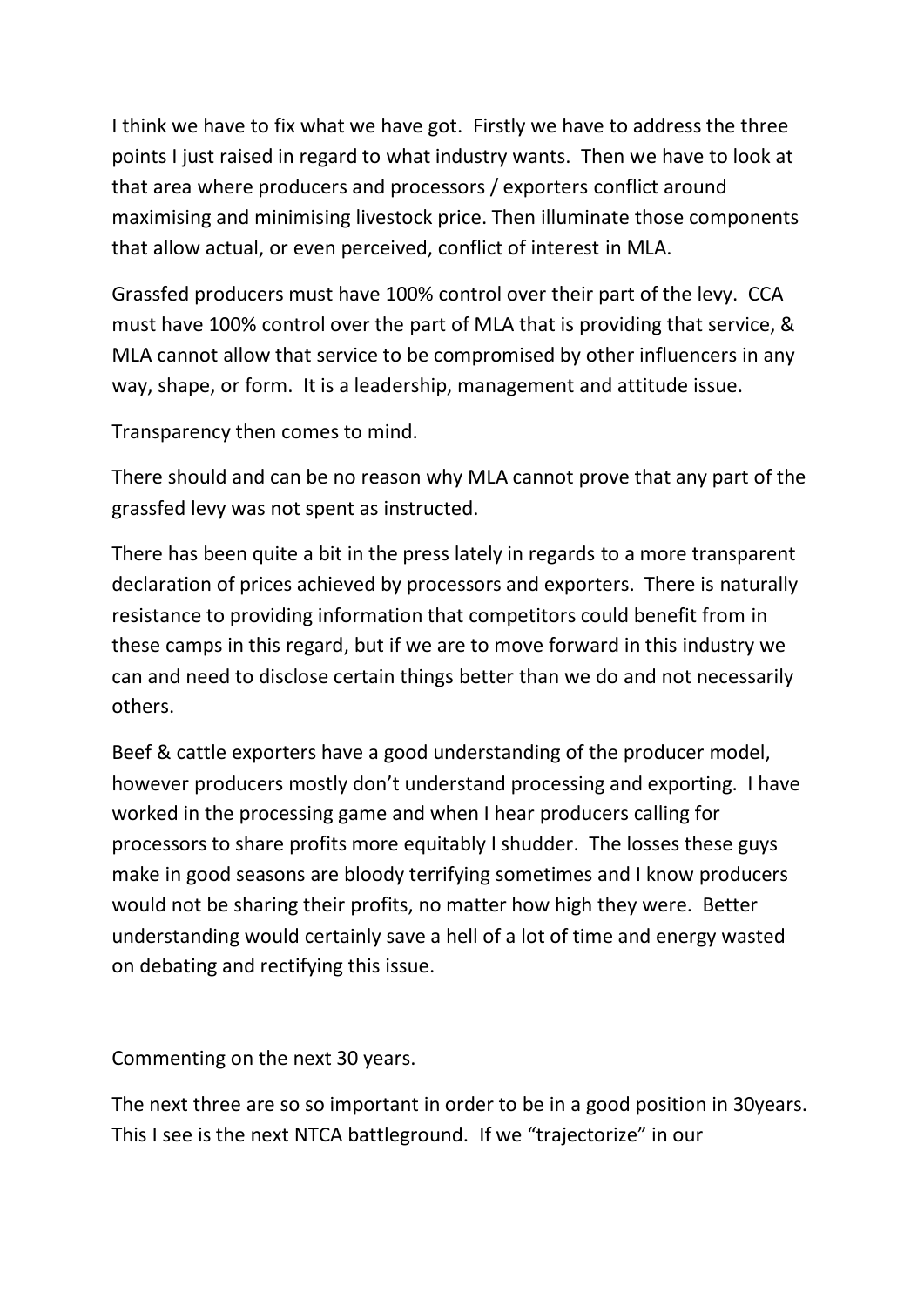imagination the current internal dynamics and external influences of our businesses we are in big trouble. Herein is the opportunity however.

I have said it verbally over the past year or so (and been laughed at by exporters) but will now put it on the record……………**the grass fed cattle industry of Australia needs to average close to \$3 per kg live weight in order to provide a competitive return for our investors, cover our operating costs, provide adequate funding for marketing and productivity R&D, and maintain and improve our social license.**

This means that we have to minimise waste wherever possible, lobby all and sundry against any new costs and freeze or reduce adverse regulations.

And then in the market we find those segments, within segments, within segments, within a market that can deliver these premiums. We have to differentiate Australia and utilise our advantages which are unique and many. We cannot go head to head with those countries with lower cost bases any more

The middle class of Asia is developing at an astounding rate. It is said there will be 6x the number of them in 20 years as that of today. Within this demographic is the \$3 market. We can provide clean, green, high quality, certified, socially licensed products that they demand. Wether live cattle or beef is exported from here is irrelevant. It will certainly be a mix for quite a few years yet. The verifiable, high quality, physical process to the identified Asian consumer is what counts.

The duopoly that exists on our domestic market and their supposed consumer focussed strategies adds another complex issue. As well, the conflict that arises with foreign ownership of beef and cattle exporters. It is quite conceivable that it is not in their interests to see Australia differentiate itself and do better than the rest.

We, NTCA members firstly, and as an industry, need to understand very clearly where we are, what our productivity is, what we produce, cost of that production & basically every dynamic of the entire value chain. And then we need to understand the external influences on that Value Chain. And only then can a good achievable Strategic Plan could be rolled out. I seriously don't